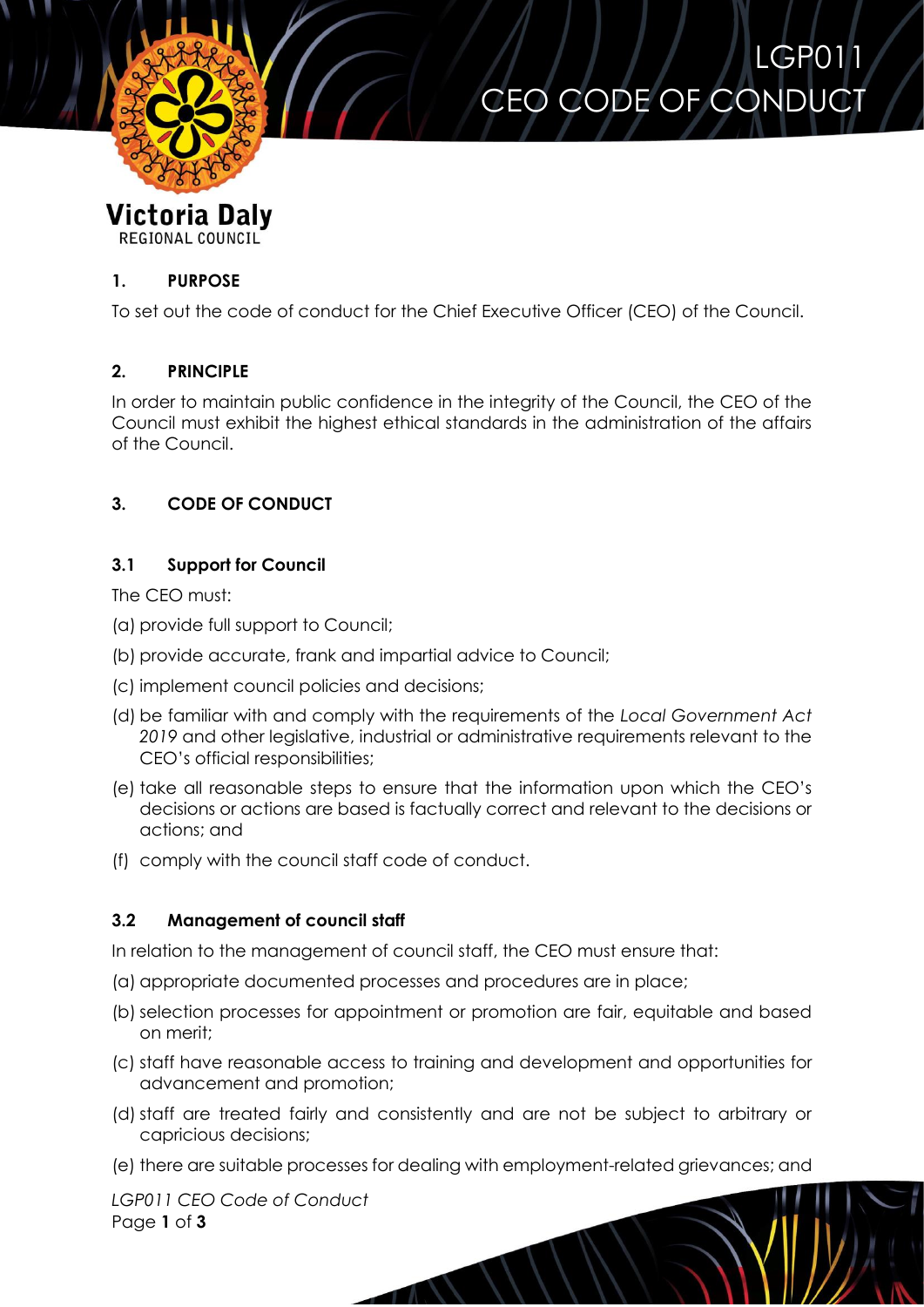

Victoria Daly REGIONAL COUNCIL

(f) working conditions are safe and healthy.

# **3.3 Use of information**

The CEO must not misuse information gained in the CEO's official capacity.

Misuse includes, but is not limited to:

- (a) seeking to gain personal advantage for self, or for another person, on the basis of information held on official records;
- (b) initiating or spreading gossip or rumours on the basis of personal or other information held on official records; and
- (c) providing a person, or appearing to provide a person, with favourable treatment or access to privileged information.

The CEO must take care to maintain the integrity and security of documents and information.

#### **3.4 Use of official facilities, equipment and resources**

The CEO must not utilise council equipment, or the skills or working time of council staff members, for personal benefit.

#### **3.5 Disclosure of offences against the law**

If the CEO is charged, convicted or acquitted of an offence, the CEO must advise the Council regardless of whether the CEO believes the offence relates directly to the CEO's assigned duties.

#### **3.6 Outside employment**

Outside employment for the CEO is not allowed, except in exceptional circumstances and approved by the Council in writing.

When considering an application from the CEO to undertake outside employment, the Council will give approval only if the outside employment:

(a) could not be perceived by a reasonable person to be a conflict of interest; and

(b) will not interfere with the performance of the CEO's duties.

Any outside employment or voluntary work must be performed wholly in the CEO's private time.

*LGP011 CEO Code of Conduct* Page **2** of **3**